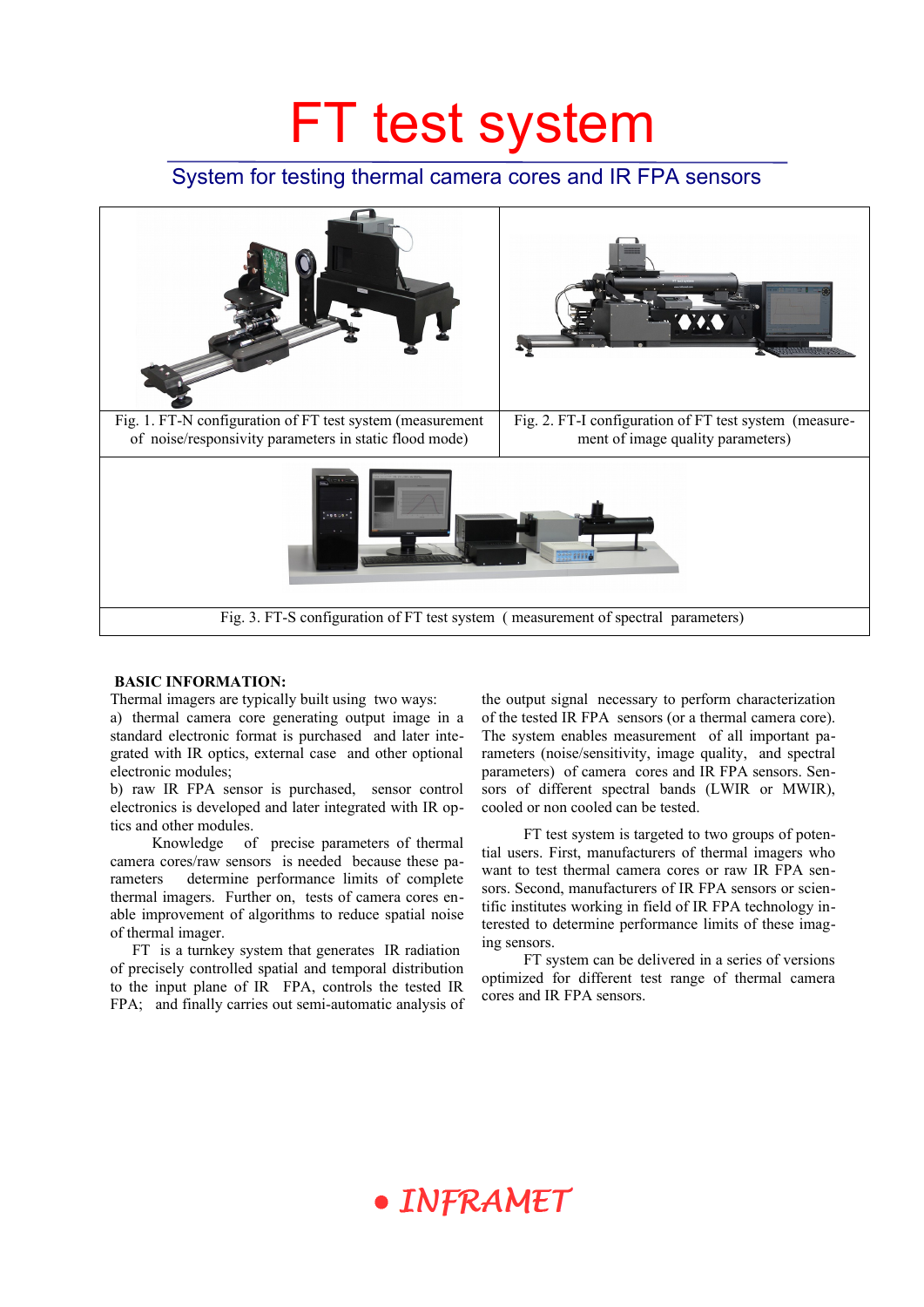# FT test system

### System for testing thermal camera cores and IR FPA sensors

#### **SYSTEM STRUCTURE**

Total system for testing raw IR FPA imaging sensors is built from three main blocks: radiation emitter (RE), sensor control electronics (CON), and computing system (CS) block.



Fig. 4. Main blocks of FT test system

The first block generates the necessary radiometric stimulus to the tested IR FPA sensor. This block is built from a series of exchangeable modules (blackbodies, IR sources, collimators, optics, mechanical stages, monochromators) that make possible to create several configurations that generate different radiometric signals.

The control block provides input electronics signals to the tested IR FPA sensor needed to make sensor to generate proper output signal (signals). The control block can be treated as optional because is not needed when only camera cores are to be tested or customer has its own control electronic.

The third block enables control of the RE block, analysis of the output signal from the IR FPA and finally determination of sensor parameters. The latter block is basically a PC set with several frame grabbers and software capable to acquire and analyze signals generated by tested IR FPA/camera core.

In case of testing camera cores only two blocks are needed: RE radiation emitter and CS computing system block. Camera core is practically sensor integrated with control electronics that generates images in standard electronic formats and therefore additional CON block is not needed.

To summerize, FT test system is basically a system built from two blocks (RE radiation emitter and CS computing system) with optional third block: CON.

#### **SENSOR CONTROL BLOCK**

Sensor control electronics is an optional block needed when raw IR FPA sensors are to be tested. This block is basically electronics needed to control tested IR FPA sensor and to convert output signals generated by such a sensor into one of standards of electronic imaging: analog video, CameraLink, USB 2.0, GigE etc.

In past Inframet offered sensor control block in two versions versions:

- A) Specialized control electronics optimized for a precisely IR FPAs sensor,
- B) Universal, reprogramable IR FPA controller developed by Inframet that can be used to control majority of IR FPA sensors offered on market.

CON block in version A is delivered in form of camera core electronics designed for several precisely defined IR FPA sensor or a small group of similar sensors.

CON block in version B is delivered in form of a single quasi universal camera core electronics controller (coded as CON-B) that can potentially be used to control almost all IR FPA sensors offered at market. Change of mechanical adapters (optimized for different sensors) and reprogramming of CON-B controller is needed to enable control of a new IR FPA sensor. Reprogramming is a crucial operation if CON-B block. It can be done by Inframet staff or advanced users having deep knowledge of IR FPA technology.

In 2016 year Inframet stopped offering CON controller in version B because of very narrow market, technical problems with reprogramming of COB-B version and export control problems with shipment of IR FPA sensors integrated with CON electronics. COB-A version can still be delivered if detail information on IR FPA sensor are available.

#### **AIM OF TESTS**

There are two main aims of tests of thermal camera cores/ raw IR FPA sensors:

- 1. Determination of parameters that determine performance of thermal camera cores/ raw IR FPA sensors,
- 2. Determination of data that can be used to develop algorithms of image processing used to improve quality of images generated by thermal camera cores or complete thermal imagers (typically algorithms for reduction of spatial noise).